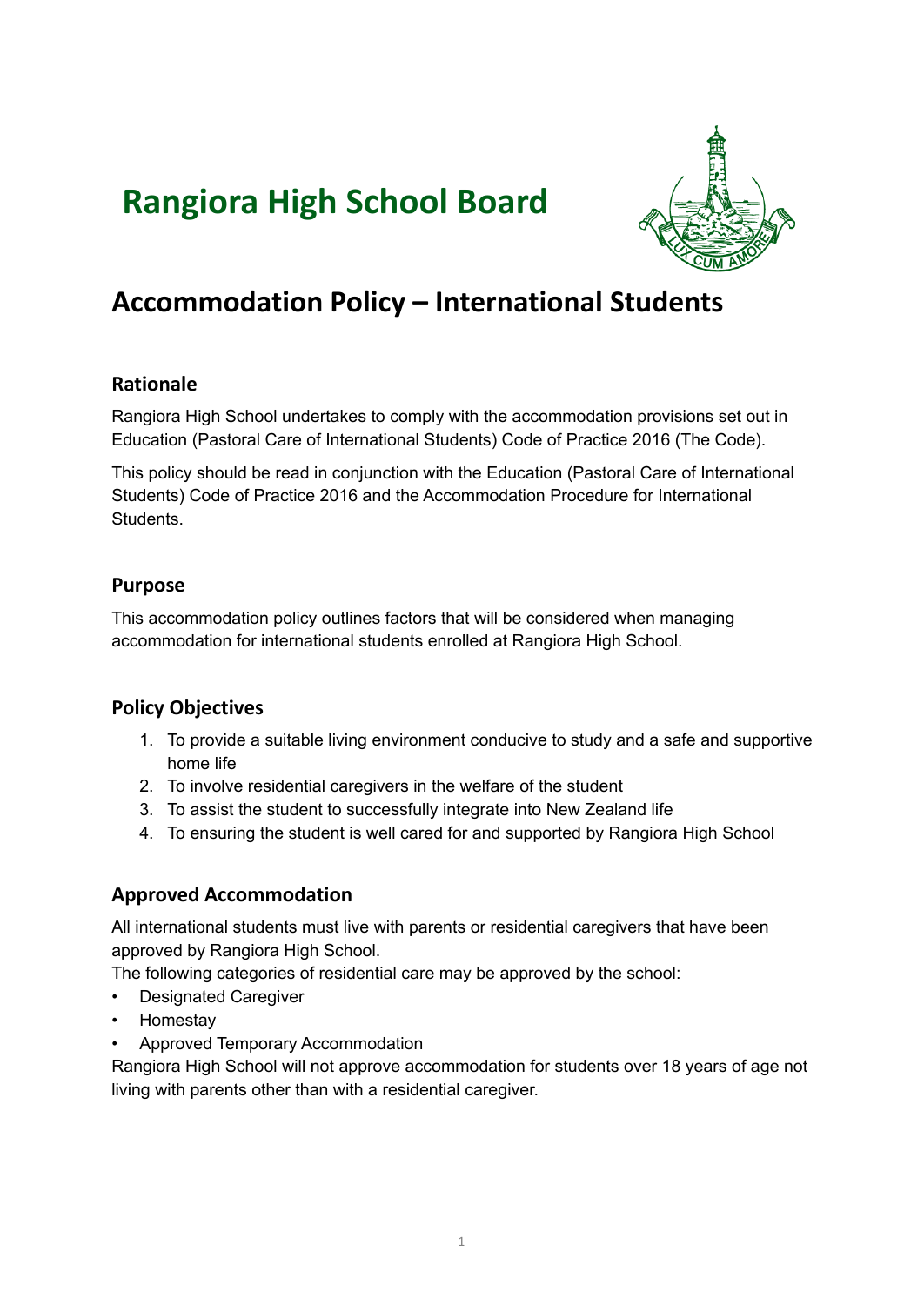#### **Use of Accommodation Agents**

Rangiora High School may choose to use accommodation agents to organise and manage student accommodation. In the event that an accommodation agent is used, the school will enter into a written contract with the agent and will ensure that the accommodation services provided by the agent meets the requirements of the Code.

### **Residential Caregivers – Onsite Assessment**

Residential care accommodation for international students will undergo an on-site assessment to determine that the accommodation is of an acceptable standard, is not a boarding establishment and the residential caregiver provides a safe physical and emotional living environment.

# **Residential Caregivers – Ongoing Monitoring**

All residential care accommodation for international students will be monitored on a regular basis including visits to the accommodation and student interviews to ensure that the accommodation continues to meet required standards.

# **Residential Caregivers – Resolving Difficulties**

Where difficulties arise in residential care, Rangiora High School will liaise with residential caregivers, contracted agents, students and parents as appropriate to resolve such difficulties.

# **Residential Caregivers – Safety Checking**

Safety checks, including Police vetting as appropriate, will be carried out for residential caregivers. Other adults aged 18 years and over living in the accommodation will undergo an appropriate safety check.

#### **Designated Caregivers**

- Rangiora High School will have written Designated Caregiver Agreements with all designated caregivers
- The monitoring of students living in designated care will be managed in accordance with this policy and the Designated Caregiver Agreement

#### **Homestay**

- Rangiora High School will have written Residential Caregiver Agreements with all homestays
- Rangiora High School will have written Homestay Accommodation Agreements with all students and their families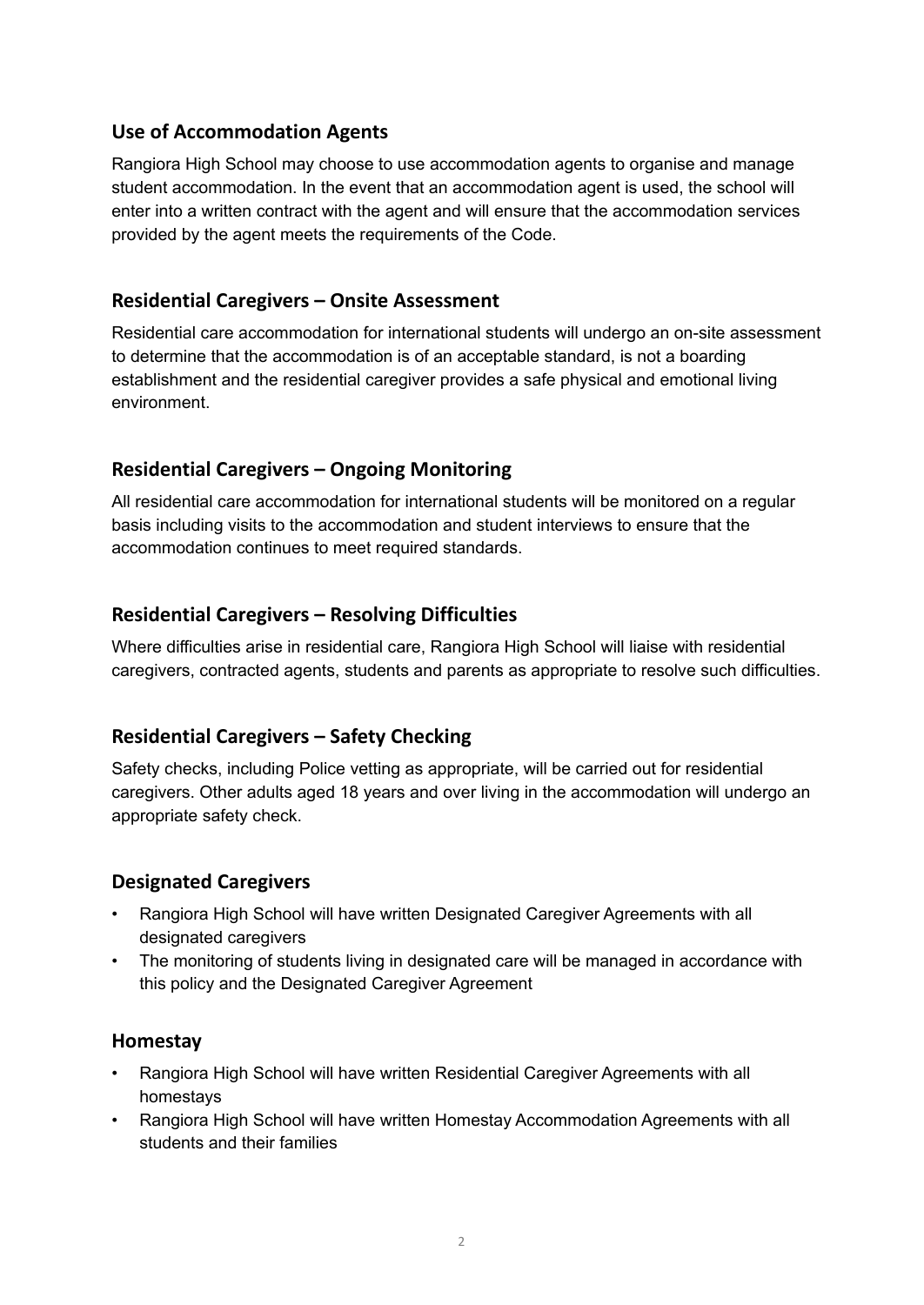- The monitoring of students living in homestays will be managed in accordance with this policy and the Homestay Accommodation Agreement
- Homestay fees paid to Rangiora High School will be held by the school on behalf of students and paid to host families in regular payments. Remaining homestay fees at the end of enrolment will be refunded according to Rangiora High Schools' refund policy.

# **Temporary Accommodation**

Rangiora High School will:

- Assess the suitability of the accommodation considering the age and gender of the students
- Ensure adequate supervision is in place for all students
- Ensure all pastoral needs of the students are met including meals and laundry
- Ensure that supervisors in temporary accommodation undergo an appropriate safety check
- **●** Monitor and manage risks to students

#### **Review**

Rangiora High School will review the conditions relating to this policy as part of the annual self-review. The school will collect and record appropriate evidence of the review.

### **Reporting**

Rangiora High School will review the conditions relating to this policy as part of the annual self-review. The school will collect and record appropriate evidence of the review.

#### **Related Policies**

- Refunds and Cancellations Policy International Students
- Managing Contracted Recruitment Agencies Policy International Students
- Managing Supervised Groups Policy International Students
- Fee Protection Policy International Students
- International Students Policy
- International Student Grievance Policy
- Refund of Fees: Group Study Tours International Students
- School Disciplinary Policy Rangiora High School
- Complaints and Grievances Policy Rangiora High School

#### **Relevant Documentation and Legislation**

- [Education](https://www.legislation.govt.nz/act/public/2020/0038/latest/LMS170676.html) and Training Act 2020
- Education (Pastoral Care of [International](http://www.legislation.govt.nz/regulation/public/2016/0057/latest/DLM6748147.html) Students) Code of Practice 2016
- Guidelines for the Education (Pastoral Care of [International](https://www.nzqa.govt.nz/assets/Providers-and-partners/Code-of-Practice/guidelines-code-of-practice-2019.pdf) Students) Code of Practice [2016](https://www.nzqa.govt.nz/assets/Providers-and-partners/Code-of-Practice/guidelines-code-of-practice-2019.pdf)
- [International](http://legislation.govt.nz/regulation/public/2016/0042/latest/whole.html#DLM6748772) Student Contract Dispute Resolution Scheme Rules 2016